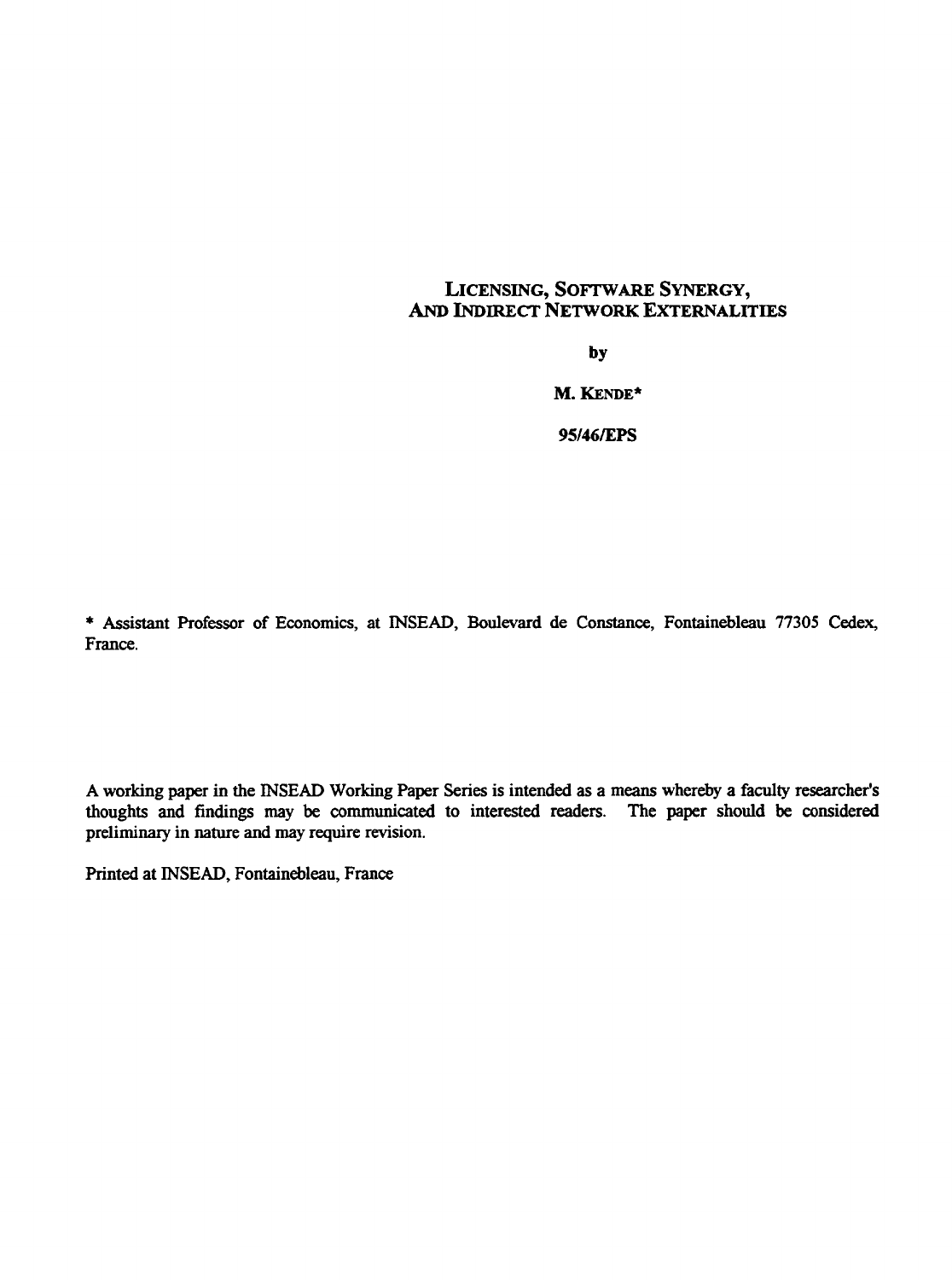## Licensing, Software Synergy, and Indirect Network Externalities

# Michael Kende<sup>1</sup>

## INSEAD

May 1995

### Abstract

This paper examines the effectiveness of two common strategies used by a monopoly seller of the hardware component of a system. The first strategy consists of licensing the hardware technology to third-party firms, thus encouraging software firms to develop products for the licensed standard. The second strategy is for the hardware manufacturer to integrate into software production and to unilaterally commit to a high level of compatible software. Both strategies not only increase profits from hardware sales, but also increase consumer surplus by lowering hardware prices and increasing software availability.

Keywords: Network Externalities, Monopoly, Licensing.

<sup>&</sup>lt;sup>1</sup> Correspondence: Michael Kende, INSEAD, Boulevard de Constance, 77305 Fontainebleau Cedex, France. Fax number 33 1 6072 4242, email address: Kende@Insead.Fr. I would like to thank Antonio Fatâs, Neil Gandal, Rafael Rob, and Peter Zemsky for their input on this and previous drafts. All remaining errors are my own, of course.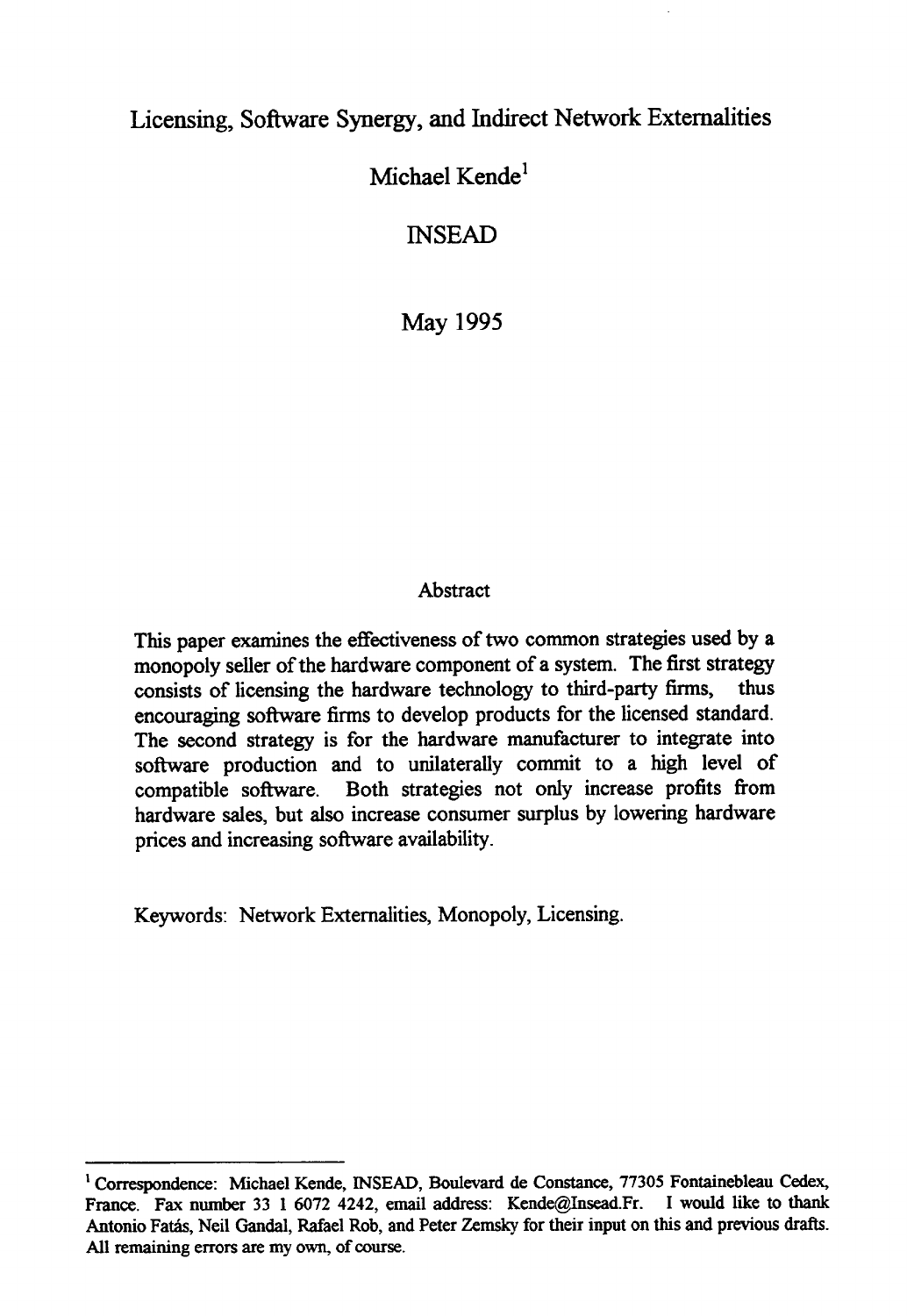## **1. Introduction**

Consumer electronics products are often composed of both a hardware component and its complementary software. For consumers, this type of system implies indirect network externalities: the larger the installed base of hardware, the more software is available, increasing consumers' utility. For manufacturera with a monopoly over the hardware component, this implies adopting one of two strategies. The first consists of licensing the hardware technology to third-party firms, and the second of integrating into software production. This paper formalizes these strategies and shows that both not only increase profits by increasing software availability, but also increase consumer surplus.

The two strategies examined in this paper are ways for the monopolist to avoid the inertia which results from a type of chicken-and-egg dilemma facing consumers and software firms. The chicken-and-egg dilemma is that consumers would like to wait for firms to develop software before buying hardware, while software firms would like to wait for consumers to buy hardware before developing software. For both sides committing to the system requires investments which are at least partly system-specific, and therefore become sunk costs. Each side has an incentive to wait to avoid the risk of sinking money into an unpopular system. The two strategies explored in this paper solve the chicken-and-egg dilemma by increasing software availability before the system is introduced to consumers.

The first strategy examined in this paper is for the hardware producer to license the technology to at least one other firm. When a hardware monopolist licenses a proprietary hardware standard competition is introduced. It is hence not intuitively obvious that profits should increase, though many commentators take the consequence for granted. For instance, when Apple recently decided to begin licensing its proprietary operating system, many industry analysts felt that this move should have corne earlier, before Microsoft's Windows established itself as the dominant

1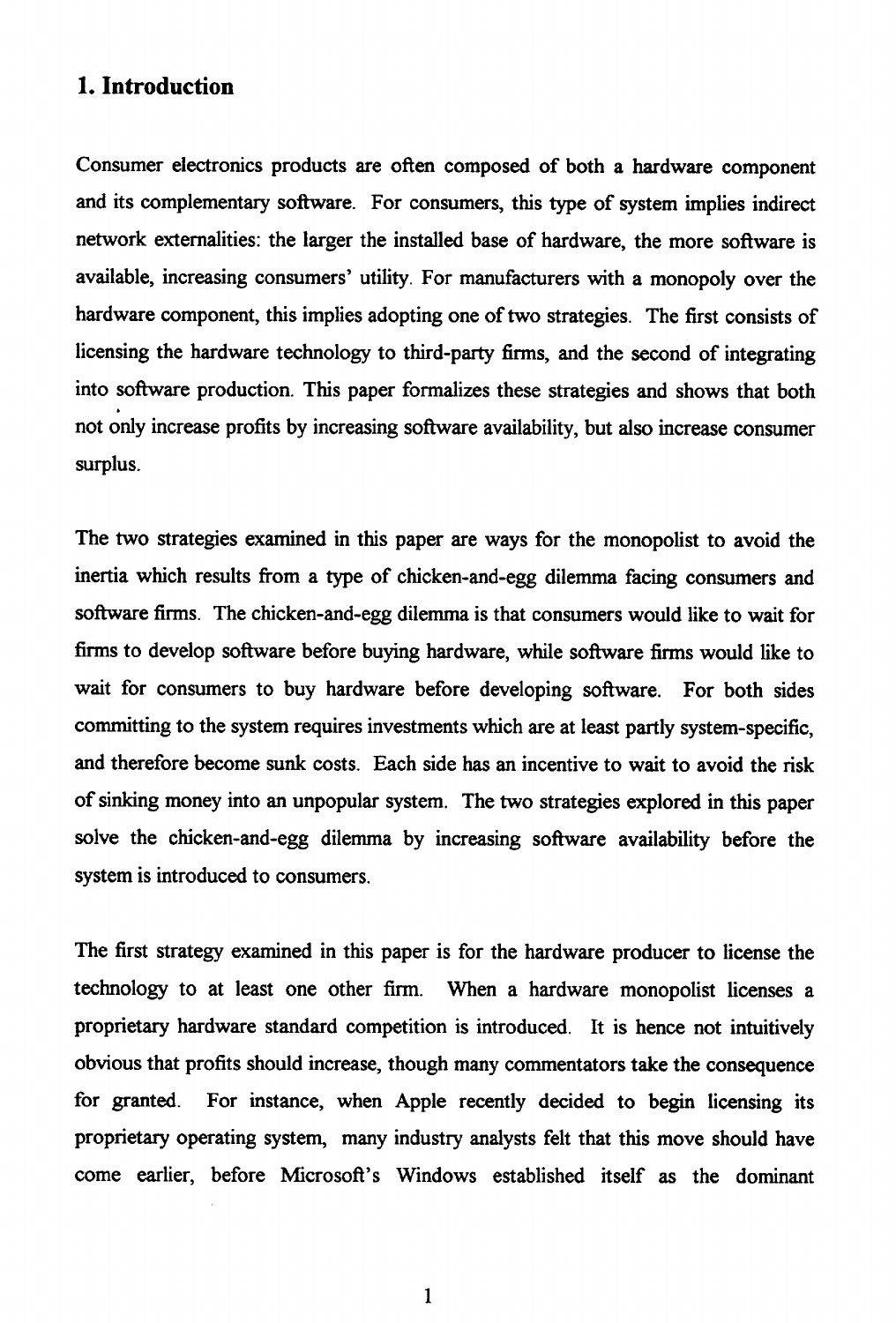alternative.<sup>2</sup> The question is how would earlier licensing have helped Apple? Licensing would have created competition between different hardware manufacturers, but the outcome of this competition could have been duplicated by Apple simply increasing production and lowering prices. The answer to the question therefore lies beyond merely creating competition. This paper's answer to the question is that licensing is a commitment to low future sales prices for hardware, and thus acts as a signal to software firms to support the standard, which can begin a virtuous circle in favor of the standard.

The importance of licensing lies in its ripple effects. Licensing contracts in this paper specify that the licensees pay a fixed royalty to the licensor for every unit shipped. The royalty payment is relatively low, and therefore, given the competition created by licensing, the final sales price of the hardware is expected to be low. These low expected prices signal to software firms a commitment to large future sales volumes. This in turn increases the likelihood of software development, which results in a greater variety of software for the given hardware. This increases demand for the hardware beyond the price effect of the licensing agreement. Therefore, the total increase in sales can offset the lower prices of hardware caused by licensing to increase profits for the licensor.

Economides (1995) and Kende (1995) have both studied issues related to the licensing strategy of this paper. In both of these papers a hardware standard is licensed in order to profit from network externalities. In Economides (1995), while there is a monopoly system producer as in this paper, the network externalities are direct. If the network effect is strong enough the monopolist can increase profits by inviting entry. In Kende (1995), while the network externalites are indirect, licensing is a strategic move designed to affect the competition between two differentiated standards. As in the present paper, licensing acts as a commitment to lower future hardware prices, inducing more software developers to support the licensed standard. The results of Kende (1995) show that licensing can increase the profits of the licensor at the expense of a non-licensing rival.

<sup>2</sup> "Anybody Wanna Clone a Mac?," *Business Week,* September 26, 1994.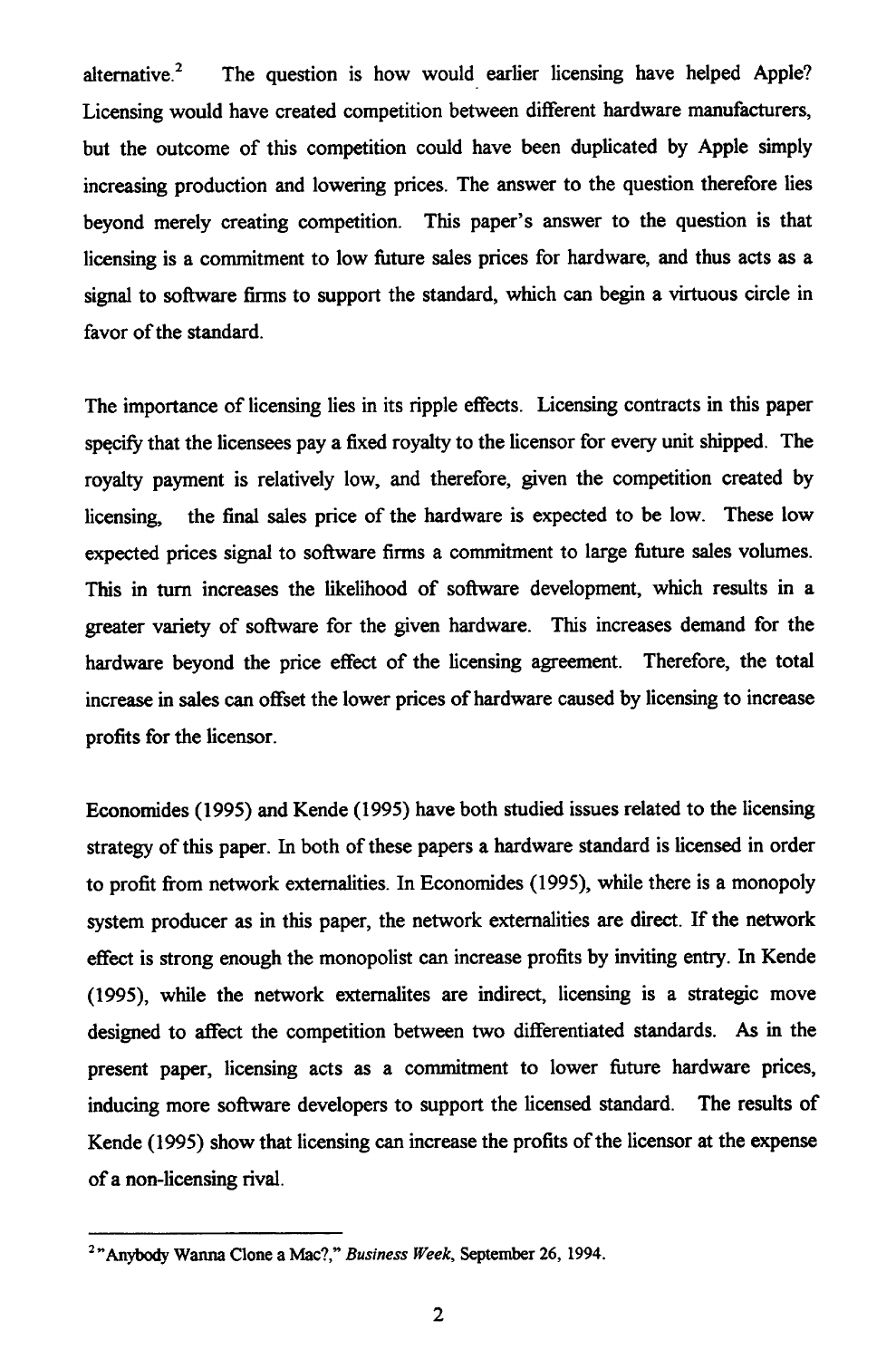This paper is also related to the second-sourcing literature (see Farrell and Gallini, 1988, and Shepard, 1987). In this literature consumers must incur a setup or adoption cost before price or quality is chosen by a monopolist. If the seller cannot contract on price or quality *ex ante* there is a dynamic consistency problem; *ex post* the firm would choose a relatively high price or low quality level. Second-sourcing may increase profits by ensuring *ex post* competition leading to lower prices or higher quality levels. As in the second-sourcing literature, in the present paper creating competition can increase profits. The difference with the second-sourcing literature is that here there are two players who must be induced to sink money: software vendors and consumers. Their actions are linked by the presence of indirect network externalities. In the present paper the hardware developer commits to low future prices via licensing in order to induce independent firms to incur the sunk cost of developing compatible software, thereby inducing consumers to purchase hardware.

Another strategy to solve the chicken-and-egg problem is for hardware manufacturers to integrate into software production. Integration provides the hardware monopolist with a direct means for increasing software availability before the system is introduced to consumers. This increased software availability increases the sales and profits of the integrated system manufacturer. An example of this strategy is Microsoft producing application software to complement its operating systems (which can be viewed as the "hardware" in the present analysis). Consumer electronics firms such as Sony are also integrating into software production by purchasing record companies and movie studios in an attempt to benefit from a synergy between hardware and software provision. When introducing a new audio or video hardware standard, these integrated firms can then insure software support from their own subsidiaries.

Papers related to the software provision strategy include Church and Gandal (1993a,b) and Kende (1994). In Church and Gandal (1993a) there are two differentiated hardware standards and a variety of software for each standard. They use the model to show the incentives of a hardware firm to vertically integrate into software production in order to favorably affect the outcome of competition between standards. In Church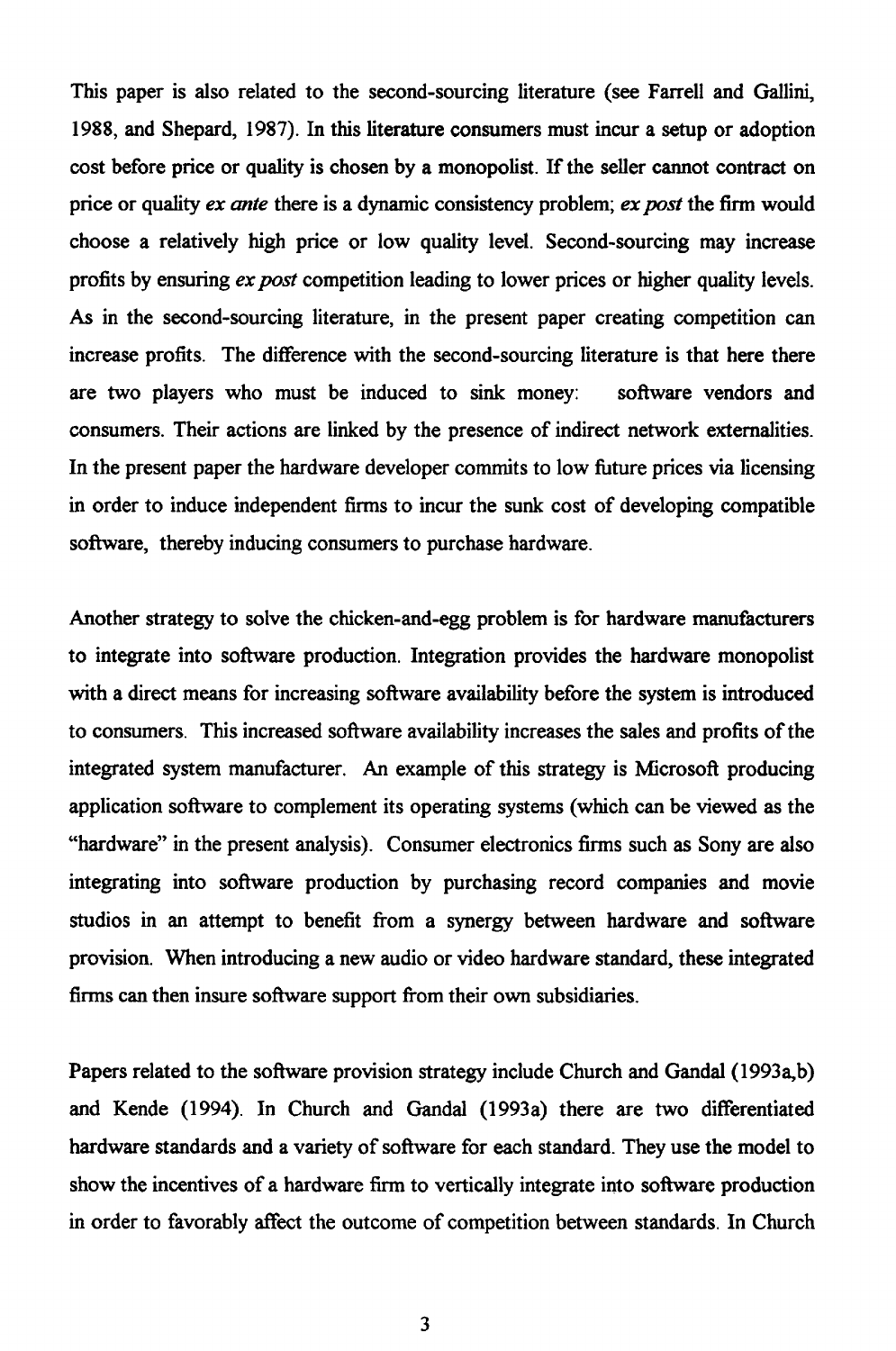and Gandal (1993b) they examine the case where the vertically integrated system supplier no longer makes software compatible with the rival system. This can lead to monopolization of the hardware market. Kende (1994) uses a similar model to show the incentives of a hardware monopolist to unilaterally foreclose software competition by providing a closed system. In the present paper the monopolist provides software within an open system framework in order to increase sales of hardware.

The model is presented in Section 2. In this section the benchmark case is shown for when the hardware is not licensed and all software is produced by independent vendors. In Section 3 the equilibrium is derived for when the monopolist licenses the hardware standard to at least one other firm. Section 4 contains the results when the hardware manufacturer produces some software as well as the hardware. The welfare results are in Section 5. Finally, the conclusion is in Section 6.

### **2. Model**

In this model consumers have unit demands for both hardware and a variety of software. The net utility function is as follows:

$$
U = N^{\frac{1}{2}} + \nu - p - \sum_{i=1}^{N} \rho_i
$$
 (1)

where  $N$  is the amount of software consumed, and  $\nu$ , the standalone benefit from consuming the system, is distributed uniformly between zero and one. Consumers benefit from an increased variety of software, but at a decreasing rate. The price of the hardware unit is p, and total expenditure on software equals  $\sum_{i=1}^{n} \rho_i$ . For simplicity I *i=1* assume that software is symmetric, therefore expenditures on software equal *Np.* From the maximization of net utility one can show that the equilibrium software price is: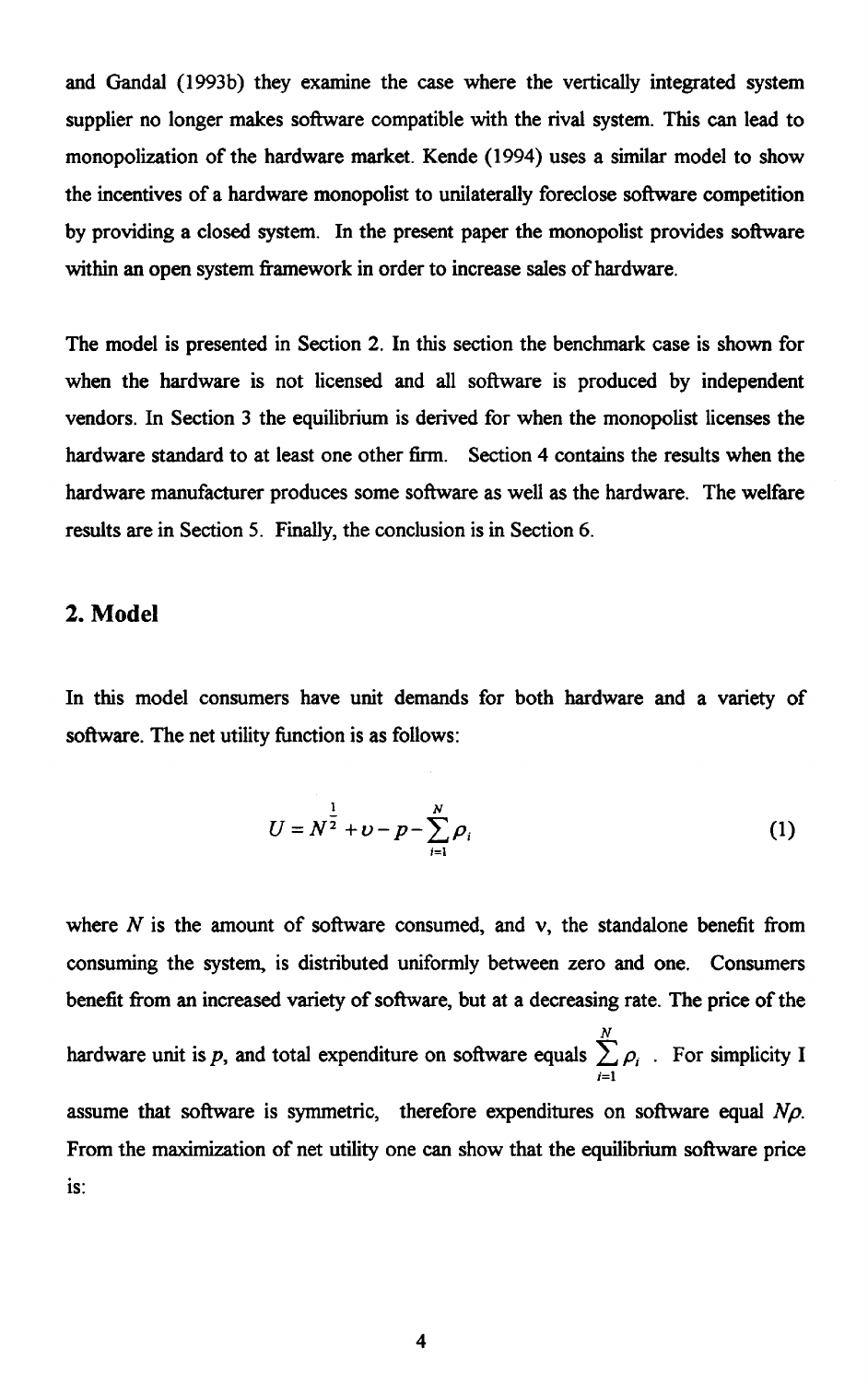$$
\rho = \frac{1}{2} N^{-\frac{1}{2}}.
$$
 (2)

No firms would deviate from this price. There is no incentive for software vendors to lower price because given the unit demand for software sales wouldn't increase. A higher price would reduce sales to zero because it would be greater than the marginal utility of the software to the consumer.

Substituting (2) into (1) gives the indirect utility function:

$$
V = \frac{1}{2}N^{\frac{1}{2}} + \nu - p.
$$
 (3)

From this one can derive the demand curve facing the monopolist:

$$
Q = 1 - p + \frac{1}{2} N^{\frac{1}{2}}.
$$
 (4)

The timing of the game is as follows. In the first stage the monopolist introduces the hardware component of a proprietary system standard. At this stage the monopolist could choose to implement either of the two strategies examined here: licensing the hardware or developing a selection of complementary software. This commitment is public; either all parameters of the licensing agreement or the variety of software are known to everybody. The effectiveness of these strategies is examined in Sections 3 and 4. In stage two software firms enter the market by developing a variety of software for the standard. Software development entails a fixed cost, *F,* and this investment, being hardware-specific, becomes a sunk cost. Competition between software firms is monopolistically competitive, with free entry until profits equal zero. Finally, in stage three all firms set prices and there are sales of hardware and software. The game is solved backwards to insure subgame perfection.

The hardware producer is assumed to have no costs. The profit function of the hardware producer is: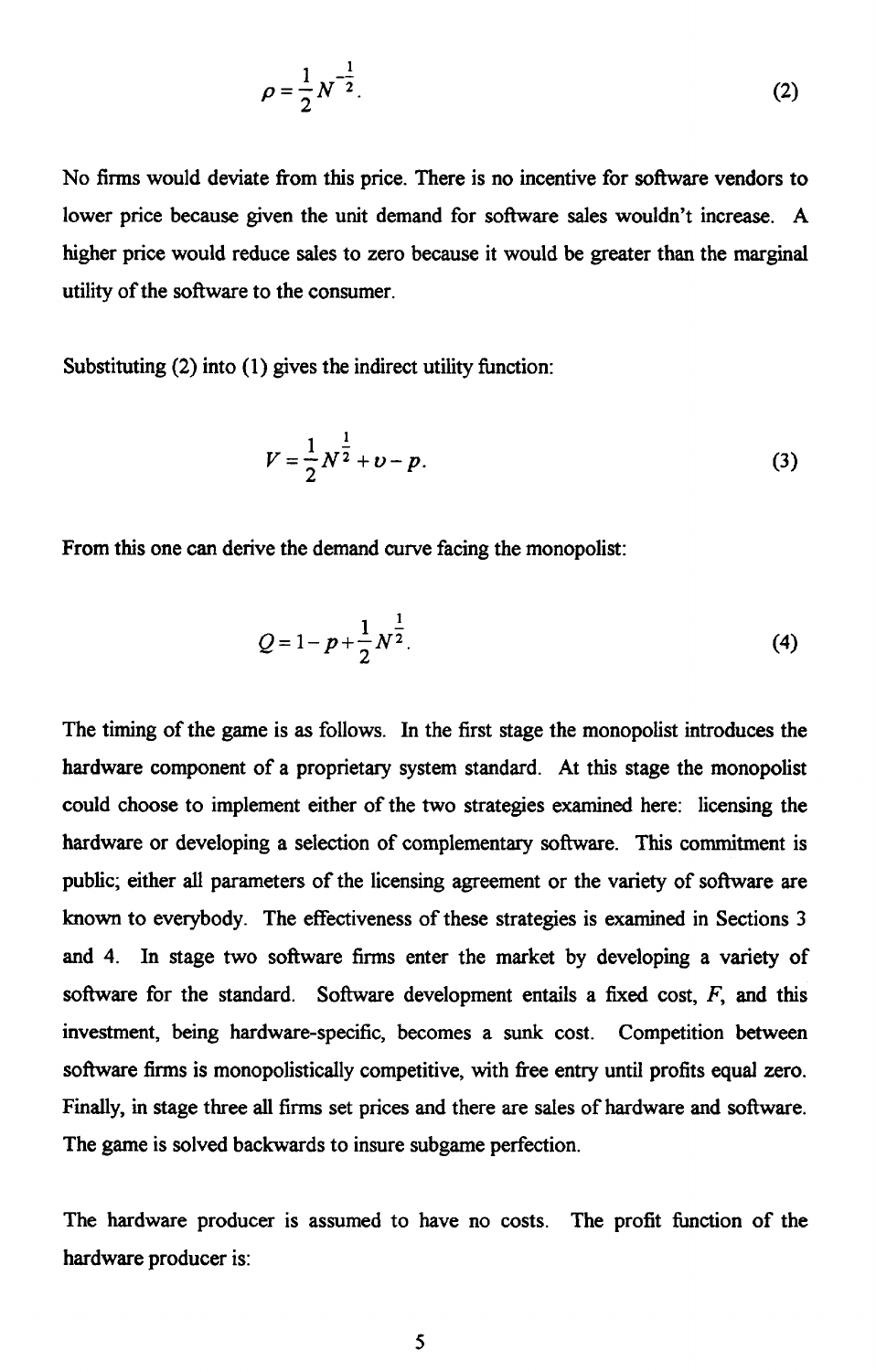$$
\pi = pQ. \tag{5}
$$

Each software producer has the following profit function:

$$
\pi_s = \rho \ Q - F \tag{6}
$$

where *F* is the cost of developing the software. I assume throughout that  $F > 1/4$  to guarantee that all equilibria exist.

#### **2.1 Equilibrium**

In this section the benchmark case is examined where the hardware monopolist makes no commitment to license the hardware or produce software. The timing of the benchmark game is the following. In the first stage the system is announced, in the second stage *N* software developers sink *F* into developing a unit of software, and in the third stage the price of hardware is set and consumers purchase hardware and software. This is solved backwards in order that the game is subgame perfect.

In the third stage the monopolist maximizes profits given the amount of software, *N,* which has been developed. The first order condition yields:

$$
p = \frac{2 + N^{\frac{1}{2}}}{4}
$$
 (7)

and therefore

$$
Q = \frac{2 + N^{\frac{1}{2}}}{4}.
$$
 (8)

In the second stage there is free entry until  $\pi_s$  equals zero. The equilibrium of this game is in the following proposition.

 $\ddot{\phantom{a}}$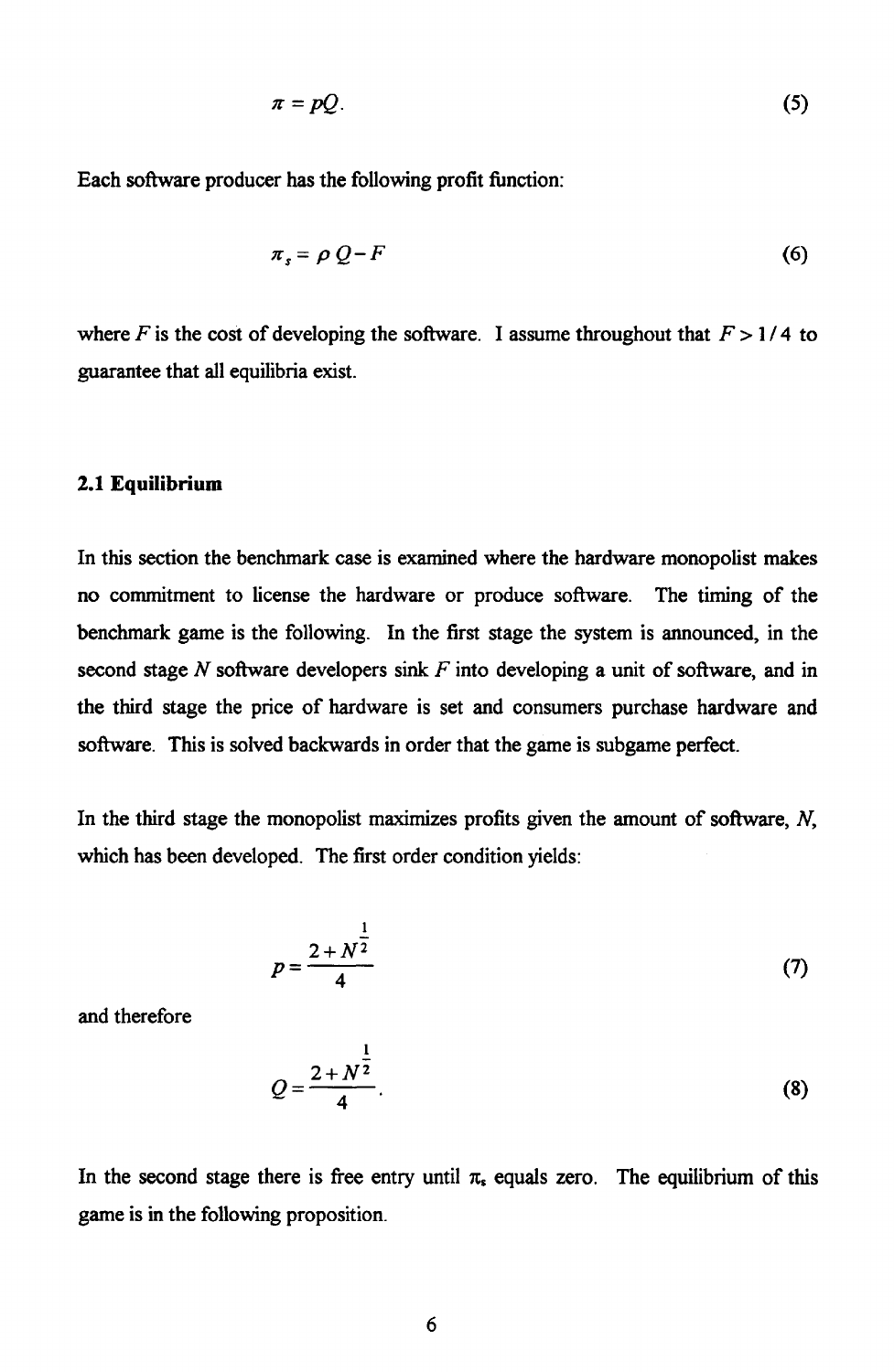#### **Proposition 1:**

For  $F > 1/4$ , the amount of software developed equals:

$$
N = \left(\frac{2}{8F-1}\right)^2.
$$

The price of hardware equals:

$$
p=\frac{4F}{8F-1},
$$

and the total quantity of hardware sold is:

$$
Q=\frac{4F}{8F-1}.
$$

Profit for the hardware monopolist equals:

$$
\pi = \left(\frac{4F}{8F-1}\right)^2.
$$

#### **Proof:**

For  $F > 1/4$ , *N* is derived from the free-entry condition (6), given the price of software in (2). Substituting the result into (7) and (8) gives p and *Q.*

## **3. Licensing**

The monopolist can choose to license the hardware standard to third-party firms in stage one as a means of increasing profits. It is shown below that the monopolist licenses the hardware standard at a low royalty rate as a commitment to lower hardware prices. By credibly committing to a lower price for hardware eventual sales are increased. Software developers are more likely to sink money into development, the more hardware is expected to be sold. Therefore, the price commitment made by licensing at a low royalty acts as a means of increasing software availability. This in turn increases hardware sales beyond the increase from the price effect alone, and the net result given below is that total profits rise.

The timing of the game is the following. In stage one the monopolist announces that there is at least one licensee and announces the licensing parameters. It is assumed that the licensor charges a per-unit royalty and that the licensor and licensee(s) produce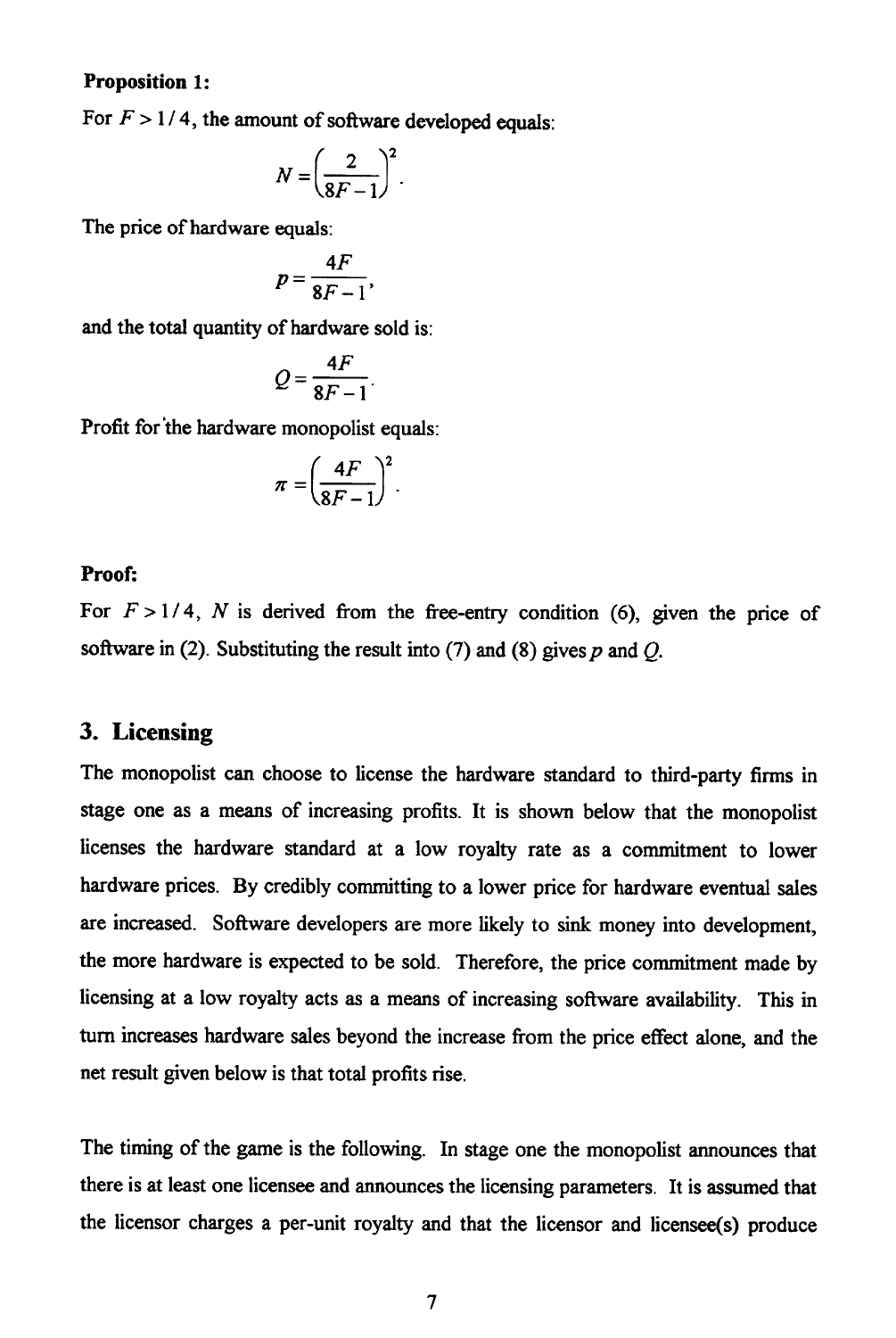undifferentiated goods. The monopolist effectively constrains her future actions by creating competition in this fashion.

#### **Lemma 1:**

By charging a royalty of  $r$  to the licensee(s), where  $r$  is relatively low, the monopolist is committing to a hardware price of  $p=r$  for stage three.

#### **Proof:**

The monopolist and the licensee(s) sell undifferentiated goods. Neither has an incentive to raise the price above  $p=r$  because they would lose all sales to the other. The licensee(s) won't lower the sales price below *r* because this would mean selling below cost. The monopolist won't set price under *r* either, because the *ex post* profitmaximizing price is shown to be greater than *r*. Given the amount of software that is available due to the licensing agreement, the monopolist would like to *raise* price in stage three, but is constrained by the competition resulting from licensing.

Given the results of lemma 1, in stage three the licensor and licensee(s) both set the price of hardware,  $p<sup>L</sup>$ , equal to *r*. Therefore, the profits of the licensor are equal to  $L^L = p^L Q(p^L)$ , because the licensor earns revenues of  $p^L$  from every unit sold by either herself or the licensee(s).

In the second stage independent firms invest  $F$  in developing software. In light of lemma 1, software firms take the third-stage price of hardware as given at  $p^2 = r$ . There is entry of software producers until the profits equal zero. Solving the zeroprofit condition for the independent software vendors shows that the number of firms that enter equals:

$$
N^{L} = \left(\frac{2(1 - p^{L})}{4F - 1}\right)^{2}.
$$
 (9)

In the first stage the monopolist maximizes total profits in the royalty rate, *r.* When determining the profit-maximizing royalty the monopolist takes into account the effect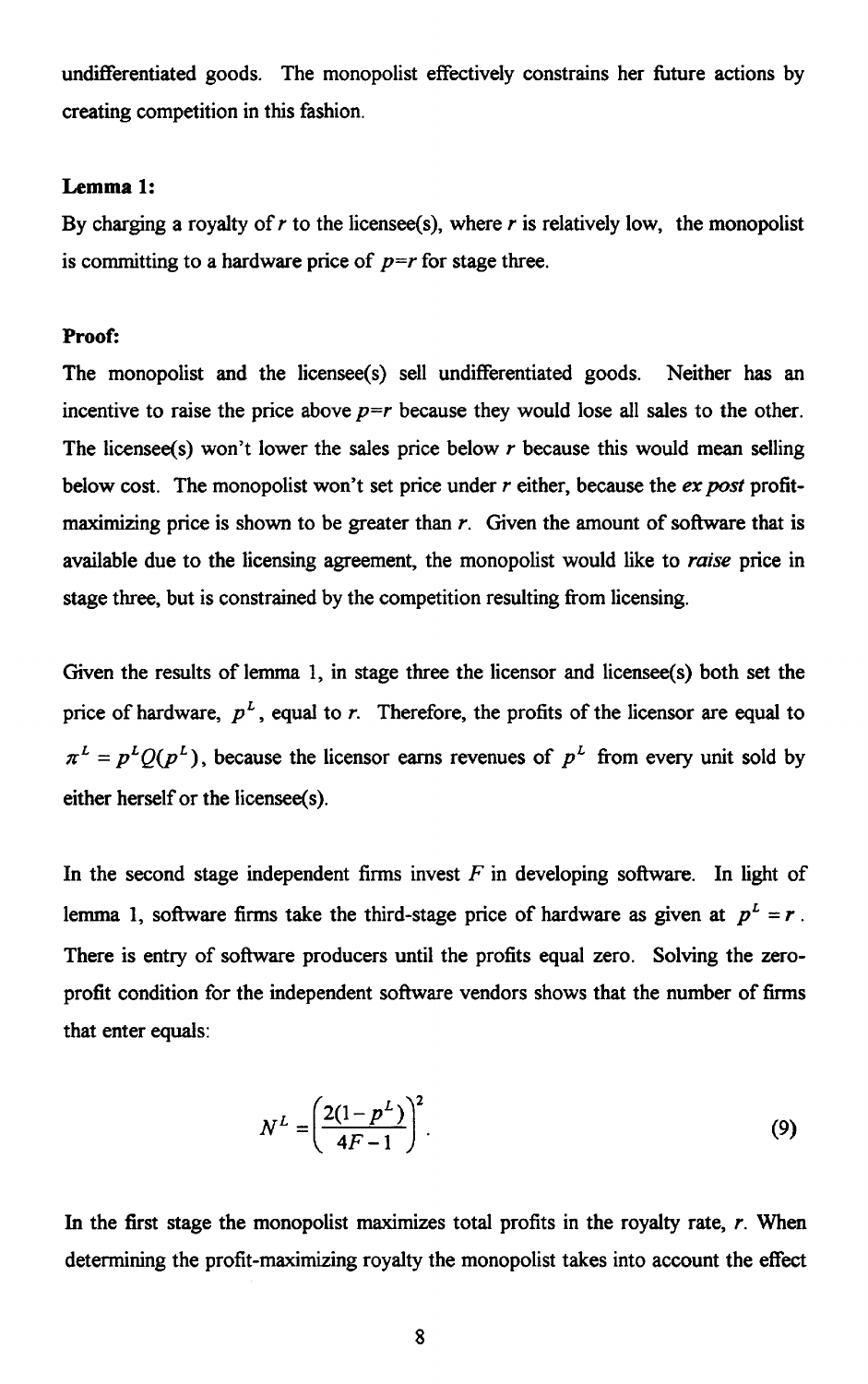of the royalty on the number of software products developed in stage two, as shown in equation (9) above. In this stage the monopolist knows that, according to lemma 1, the eventual price of hardware equals the royalty rate, implying that total profits to be eventual price of hatawate equals the toyally rate, implying that total profits to be<br>maximized are  $\pi^L = p^L Q(p^L)$ . The following proposition gives the equilibrium of this game.

#### **Proposition** 2:

With licensing, for  $F > 1/2$  the number of software products developed is:

> 1/2 the number  
\n
$$
N^{L} = \left(\frac{1}{4F-1}\right)^{2},
$$
\nis:  
\n
$$
P^{L} = \frac{1}{2},
$$
\nare sold is:  
\n
$$
2F
$$

the price of hardware is:

$$
p^L=\frac{1}{2},
$$

the quantity of hardware sold is:

$$
Q^L=\frac{2F}{4F-1},
$$

and the profits of the monopolist are:

$$
\pi^L = \frac{F}{4F - 1}.
$$

For  $F \le 1/2$  there is a corner solution. In this case  $Q^L = 1$  and the price is:

$$
p^L=\frac{1}{4F},
$$

and profits equal:

$$
\pi^L=\frac{1}{4F}.
$$

Finally, the total variety of software when there is a corner solution is:

$$
N^L=\frac{1}{4F^2}.
$$

For all  $F > 1/4$  profits are greater when the monopolist licenses the hardware standard.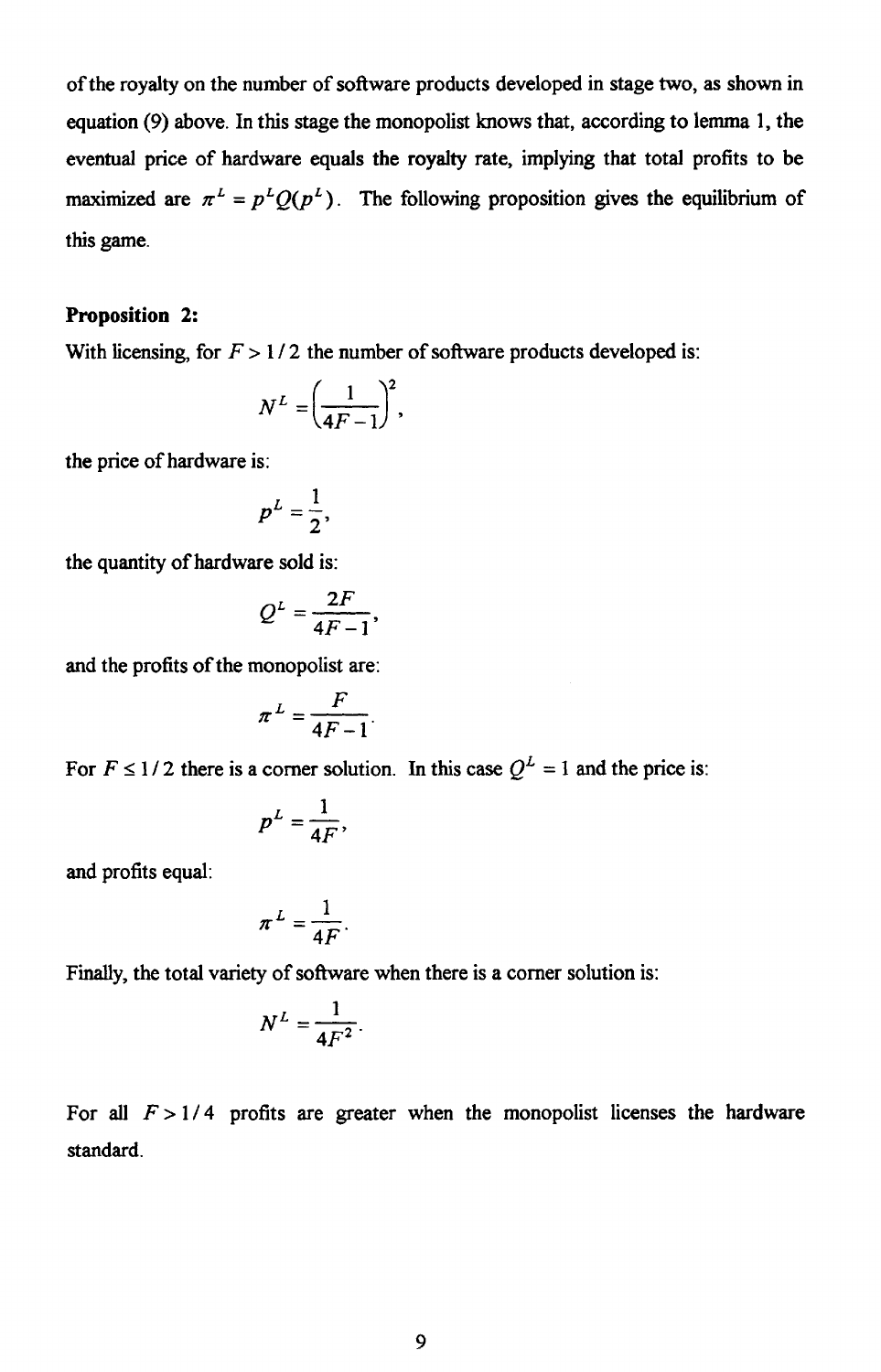#### **Proof:**

For  $F > 1/2$  the solution is derived by simply maximizing in stage one the profits of the hardware producer to get the optimal royalty rate, and then substituting the result into (9) to get  $N^L$ . For  $F \le 1/2$  there is a corner solution. In this case the monopolist maximizes profits by committing via the royalty rate to a hardware price that leaves the marginal consumer ( $v=0$ ) with zero utility, given the amount of software that is produced when  $Q^L = 1$ . It can be shown that, given  $N^L$ , in stage three the monopolist would like to charge a price higher than  $p<sup>L</sup>$ , but is effectively constrained according to lemma 1 by the competition from the licensee(s). Finally, in either case, i.e. for all  $F > 1/4$ , profits are greater with licensing.

The monopolist, by licensing, commits to a low price for the hardware in order to induce more software manufacturers to enter the market before sales are made to consumers. The increased availability of software multiplies the effect of the lower hardware price on hardware sales, causing overall profits for the licensor to increase. For low enough software development costs, the increased sales of hardware results in a corner solution where the whole market is covered.

Licensing, as shown above, is an indirect means of increasing software availability before the introduction of the system to consumers. A more direct way is for the hardware monopolist to also produce software. This strategy is examined below.

### **4. Software Synergy**

In this section the second strategy available to the monopolist, integrating into software production, is examined. By producing software the monopolist can unilaterally commit *ex ante* to a high level of software availability, thereby increasing eventual demand for hardware and ultimately profits. In this game again there are three stages. In the first stage the monopolist invests in producing a variety of software,  $N^m$ . The monopolist's cost of developing a type of software,  $F$ , is assumed to be identical to that for the independent software vendors. In the second stage there is entry of independent software producers. Independent software producers enter until

10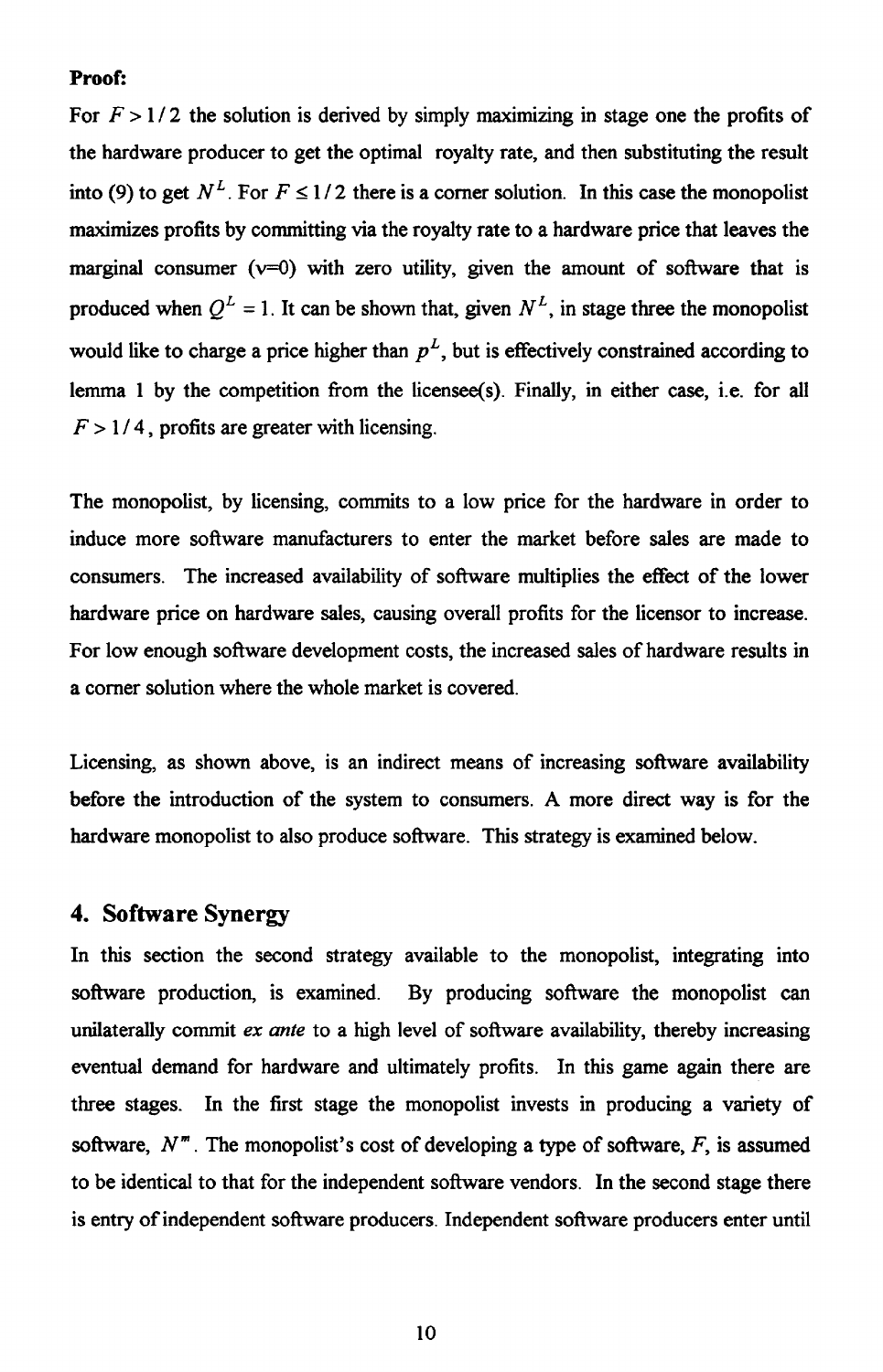their number,  $N<sup>T</sup>$ , combined with the amount of software produced by the monopolist, yields zero profits. Finally, in stage three there are sales of both hardware and software. re al e

The objective function of the monopolist producing both hardware and software is:

$$
\pi^s = pQ(N^s) + N^M[\rho(N^s)Q(N^s) - F], \qquad (10)
$$

where  $N^s = N^1 + N^M$ , and the *S* superscript refers to the synergy case.

The game is solved backwards. In stage three the monopolist maximizes profits in the price of hardware, taking as given the total amount of software available. This results in the following:

$$
p^{s} = \frac{1 + \frac{1}{2}N^{s_{2}^1} - N^M \rho}{2}
$$
 (11)

and

$$
Q^{s} = \frac{1 + \frac{1}{2}N^{s_{2}^{1}} + N^{M}\rho}{2}.
$$
 (12)

In stage two there is entry of  $N<sup>T</sup>$  independent software producers, until, given  $N<sup>M</sup>$ . profits equal zero. Solving the independent software producers' zero-profit condition for  $N<sup>I</sup>$  yields:  $\frac{1}{2}$   $N^I = \frac{2}{3}$ <br> $N^s = \frac{2}{3}$ 

$$
N^{I} = \frac{2(1 - N^{M} + 12FN^{M} - 32F^{2}N^{M} + (1 - N^{M} + 8FN^{M})^{\frac{1}{2}})}{(8F - 1)^{2}}(13)
$$

and

$$
N^{I} = \frac{2(1 - N^{M} + 12FN^{M} - 32F^{2}N^{M} + (1 - N^{M} + 8FN^{M})^{\frac{1}{2}})}{(8F - 1)^{2}}(1)
$$

$$
N^{S} = \frac{2(1 - \frac{N^{M}}{2} + 4FN^{M} + (1 - N^{M} + 8FN^{M})^{\frac{1}{2}})}{(8F - 1)^{2}}.
$$
(14)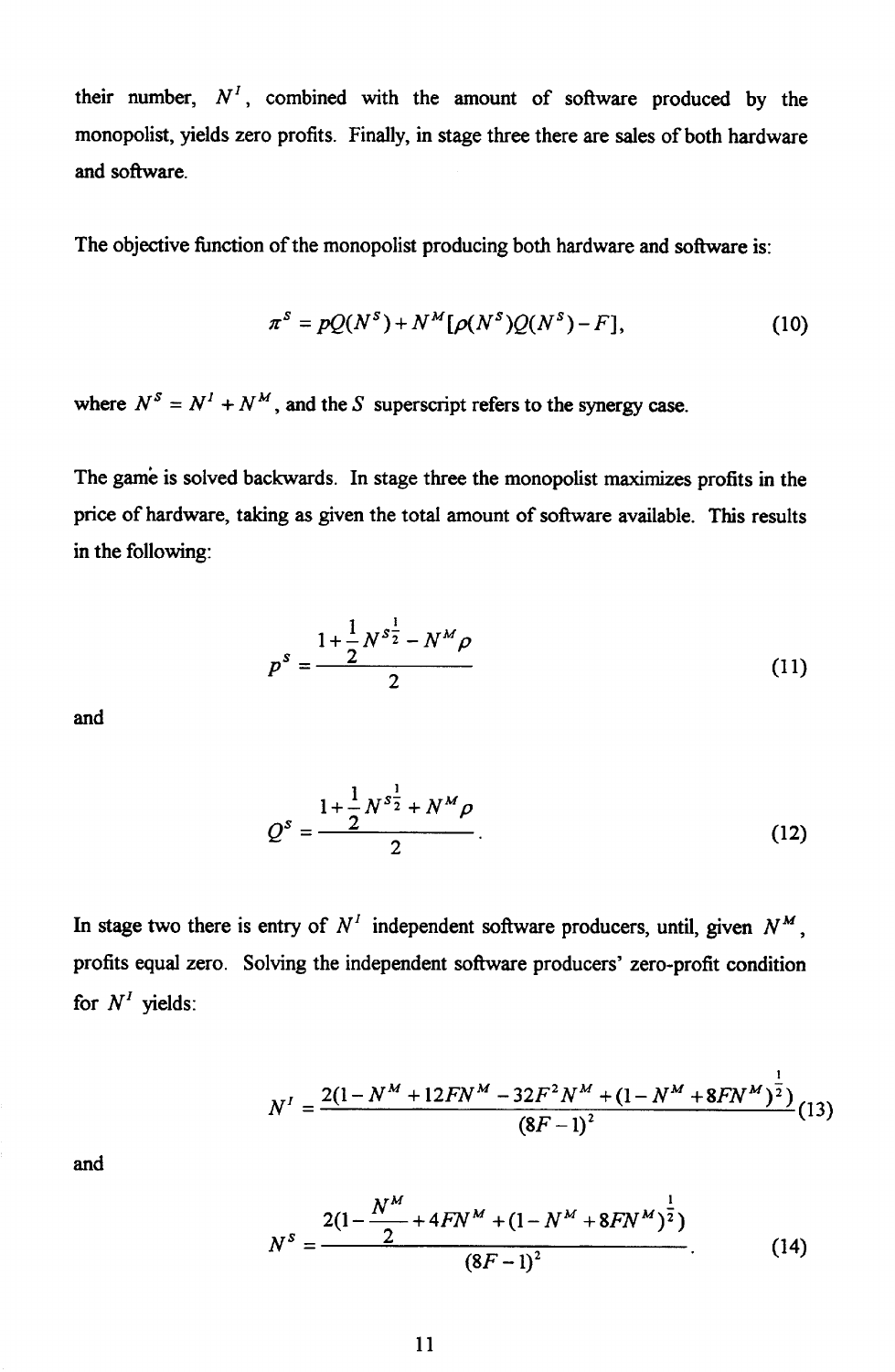Finally, in stage one the monopolist determines the amount of software to produce by

maximizing the objective function (10), given (14). The solution to this is:  
\n
$$
N^{M} = \frac{1}{(4F-1)^{2}}.
$$
\n(15)

For  $F \leq 1/2$  there is a corner solution because the relatively low software development costs leads to enough software created that the whole market is covered. In this case the monopolist in stage three sets the price for hardware to make the marginal consumer  $(v = 0)$  indifferent between buying or not buying, given the amount of software available. From (3) this yields:

$$
p^{s} = \frac{1}{2} N^{s\frac{1}{2}}.
$$
 (16)

In stage two there is entry of the  $N<sup>T</sup>$  independent software vendors. Finally, in stage one the monopolist determines the profit-maximizing level of software. Substituting (16) into the profit function (10) and maximizing yields that

$$
N^M=\frac{1}{4F^2}.
$$

#### **Proposition 3:**

When the monopolist commits to the above levels of software for any  $F > 1/4$ , then  $N<sup>I</sup> = 0$  and hardware sales, prices, and profits are exactly as in Proposition 2, the case with licensing. As in the case of the licensing strategy explored above, profits are greater than in the benchmark case.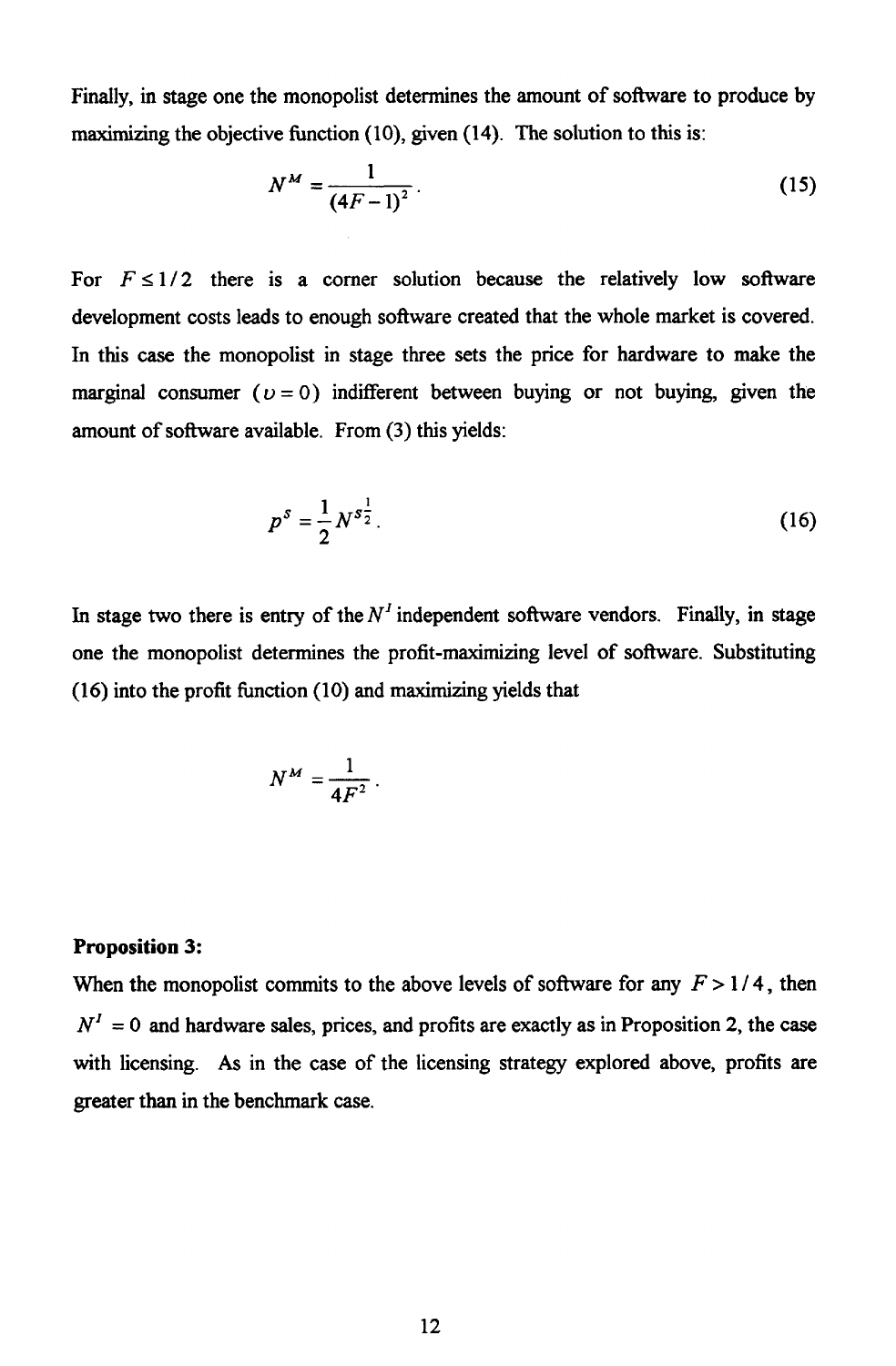#### **Proof:**

For  $F > 1/2$ , substituting  $N^M$  from (15) into (13) above yields the result that there is no independent software production, i.e.  $N^I = 0$ . Further substitution shows that *p*, *Q* and  $\pi$  are identical with the results of licensing. For  $F \le 1/2$ , when the monopolist commits to  $N<sup>M</sup>$  in stage one software profits equal zero. In stage two there are no entrants because they would depress prices and not be able to cover fixed costs. Substitution yields p,  $O$  and  $\pi$ , which are again identical to the results of the licensing case.

Software production by the hardware-component monopolist is a strategy which increases profits. The monopolist increases software availability by producing a greater variety of software then would be developed otherwise. This acts to increase sales of hardware and also profits. The monopolist earns as much profit as in the licensing case by producing alone as much software as the independent software vendors would produce in the licensing case. By producing this optimal variety of software the monopolist forecloses the market to independent software competitors, making it a *de facto* closed system. However, the monopolist makes no net profits on software sales.<sup>3</sup> Software production is undertaken solely to increase hardware sales and profits.

### **5. Welfare Results**

#### **5.1 Consumer Surplus**

Consumer surplus is:

ction is undertaken solely to increase hardware sales and profits.  
\ns  
\n
$$
CS = \int_{\nu}^{1} \left[ \frac{1}{2} N^{\frac{1}{2}} + n - p \right] dn
$$
\n
$$
= \frac{1}{2} N^{\frac{1}{2}} Q - pQ + \frac{1}{2} - \frac{\nu^2}{2}
$$
\n(17)

where  $Q=1-v$ .

<sup>&</sup>lt;sup>3</sup> This result is consistent with the general results of charging a two-part tariff. Here the entry fee paid to the monopolist is the price of the hardware, and the software prices are similar to usage fees. Because consumers have homogeneous software demands, the optimal result consistent with two-part tariff theory is to charge a relatively high price approaching consumer surplus for the entry fee and a relatively low price approaching marginal cost for the usage fees.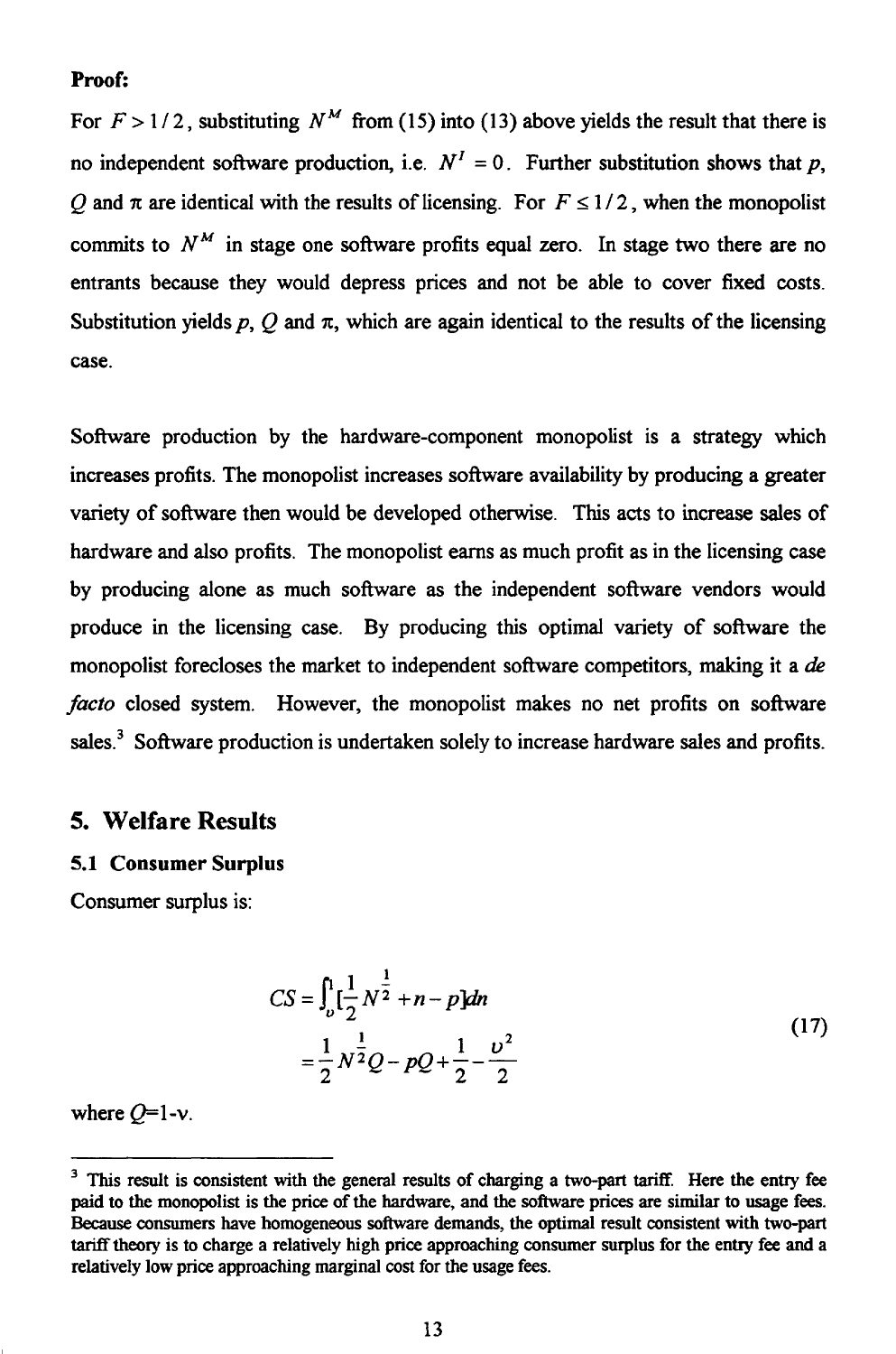#### **5.2 Welfare Results**

Welfare is assumed to be the addition of profits plus consumer surplus.

Consumer surplus in the benchmark case of Section 2 equals:

$$
CS=\frac{8F^2}{\left(8F-1\right)^2},
$$

and welfare equals:

$$
W=\frac{24F^2}{\left(8F-1\right)^2}.
$$

In the case of either type of monopoly commitment (superscripted with a *C):* licensing (Section 3) or software production (Section 4), for  $F > 1/2$  consumer surplus equals:

$$
CS^c = \frac{2F^2}{\left(4F-1\right)^2}
$$

and welfare equals:

$$
W^C=\frac{F(6F-1)}{\left(4F-1\right)^2}.
$$

In the monopoly commitment case, for  $F \leq 1/2$ , when there is a corner solution, consumer surplus equals:

$$
CS^c=\frac{1}{2},
$$

and welfare equals:

$$
W^C=\frac{2F+1}{4F}.
$$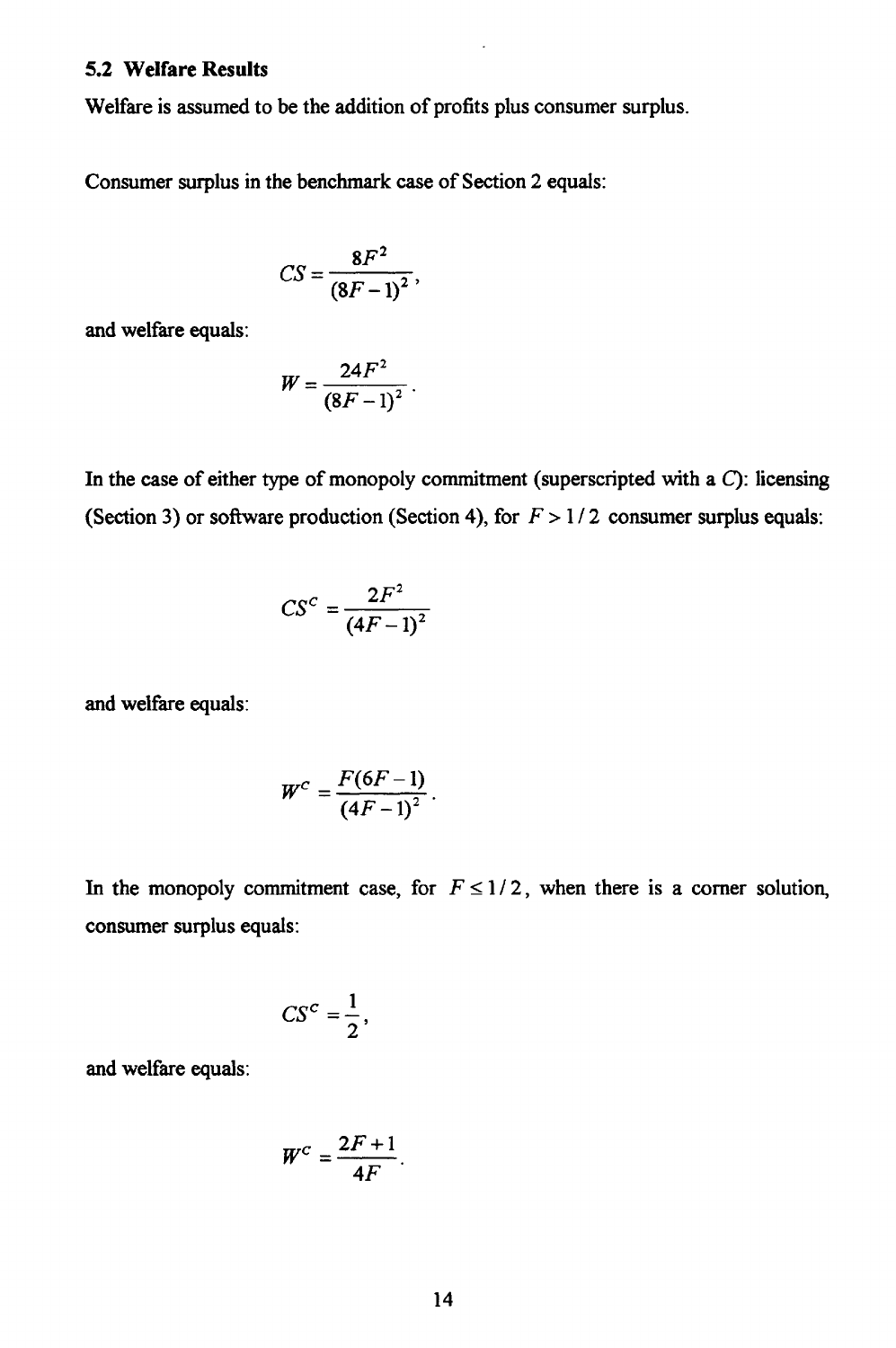#### **5.3 Welfare Comparisons**

The following proposition gives the welfare comparisons:

#### **Proposition 4:**

For  $F > 1/4$  both profits and consumer surplus are greater when the monopolist commits to licensing the hardware or producing a given amount of software. Therefore, these strategies both increase welfare.

Both. strategies examined in this paper increase welfare because software availability rises while hardware prices fall and sales increase. In the case of the licensing strategy, the monopolist charges a relatively low royalty to the licensee(s). This acts as a credible commitment to a low sales price for hardware and higher sales volumes. Software manufacturers are therefore more willing to sink money into developing software, which in turn further increases the sales of hardware. The result is that the profits of the licensor rise. The monopolist can also directly commit to this software level by developing the software herself, with results identical to the licensing case. The increased level of software available for consumption using either strategy, along with the lower price for hardware, increases consumer surplus. Therefore either strategy increases welfare. This implies that the results of the benchmark case of using neither strategy imply suboptimal adoption of the standard.

### **6. Conclusion**

When introducing new proprietary system standards, firms face a type of chicken-andegg dilemma. Consumers may wait for complementary software to be developed before sinking money into the hardware. Software vendors, on the other hand, may wish to wait for consumers to begin adopting the hardware before sinking money into developing software for the new standard. The result of this may be suboptimal adoption of a new standard, from the point of view of all parties concerned: the hardware firm, software vendors, and consumers.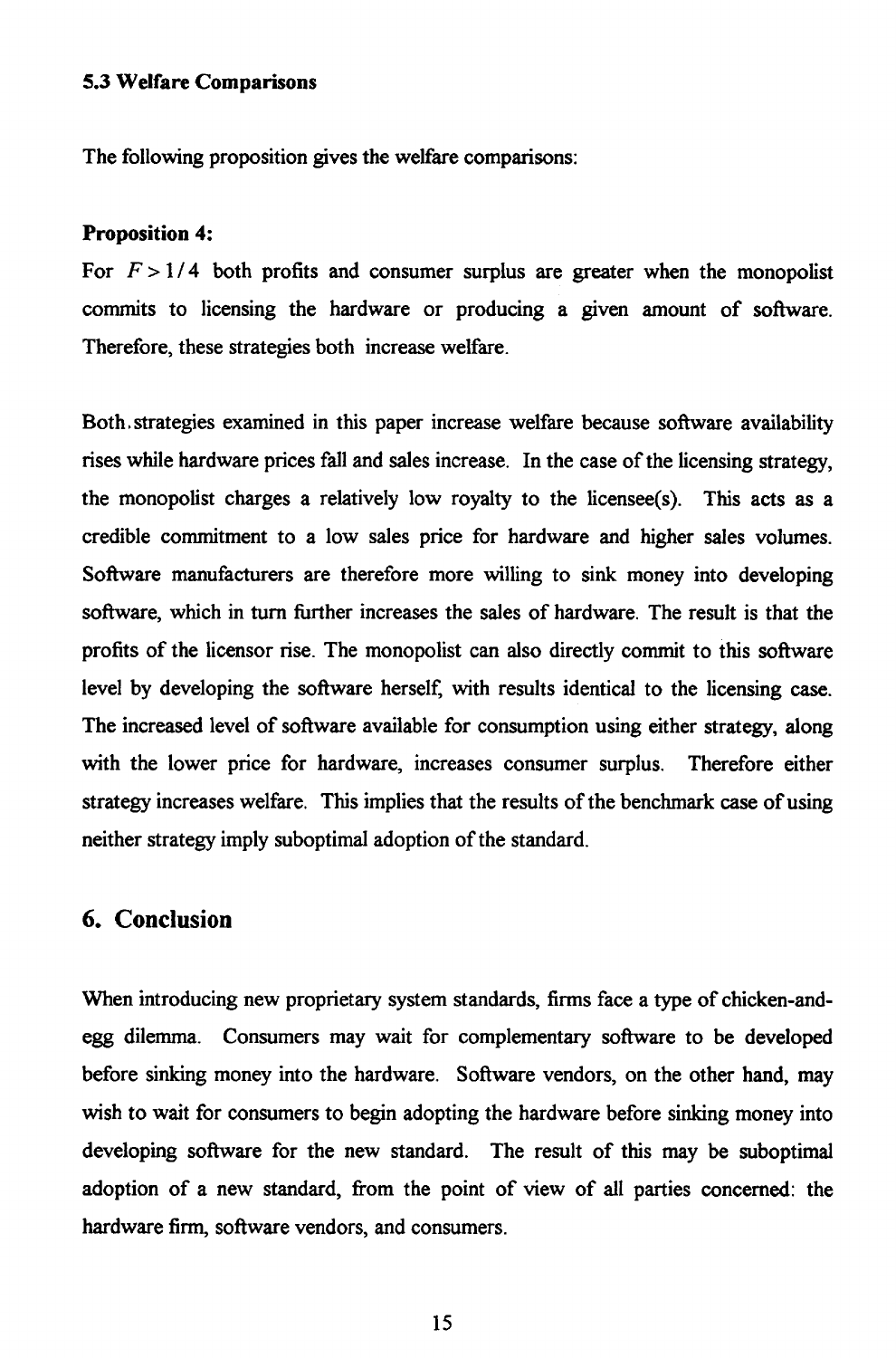This paper shows the results of two common strategies adopted by hardware firms to solve the chicken-and-egg problem. The first strategy is to license the hardware technology to at least one other firm, creating competition and thereby committing to a low future sales price for the hardware. Software firms, confident that the lower prices will cause greater adoption of the hardware, are more willing to commit to this standard. With more software, even more hardware is adopted, and the result is that profits increase for the hardware producer. The second, more direct strategy used by hardware producers to increase software variety is to simply begin producing software. Although independent software vendors are effectively foreclosed from this market, the extra software production increases hardware sales and profits. In equilibrium the amount of software produced with both strategies is the same, and therefore the effects on the hardware producers profits are also the same. Finally, since the price of hardware fails and more software is consumed, both of these strategies increase consumer surplus.

These strategies are commonly seen in practice. One firm that utilizes both strategies is Microsoft. By making its operating systems (DOS/Windows) available for any IBMcompatible personal computer, Microsoft has effectively "licensed" its systems, and the resulting increased installed base has made firms more willing to develop software compatible with Microsoft's operating systems. The effectiveness of this strategy can best be seen by contrasting the results with those of Apple Computer, which until recently did not make its operating system available for use with compatible hardware. According to *Business Week* (September 26, 1994), Apple currently has only 10% of the PC market, and is licensing its operating system in order to increase the amount of compatible software available. Microsoft also gives an example of a firm integrating into software production by producing applications software to complement its operating systems. Anecdotal evidence, at least, suggests that this has also been an effective strategy.

There may be further explanations for using either of the strategies examined in this paper. Another explanation for licensing a hardware standard may be to increase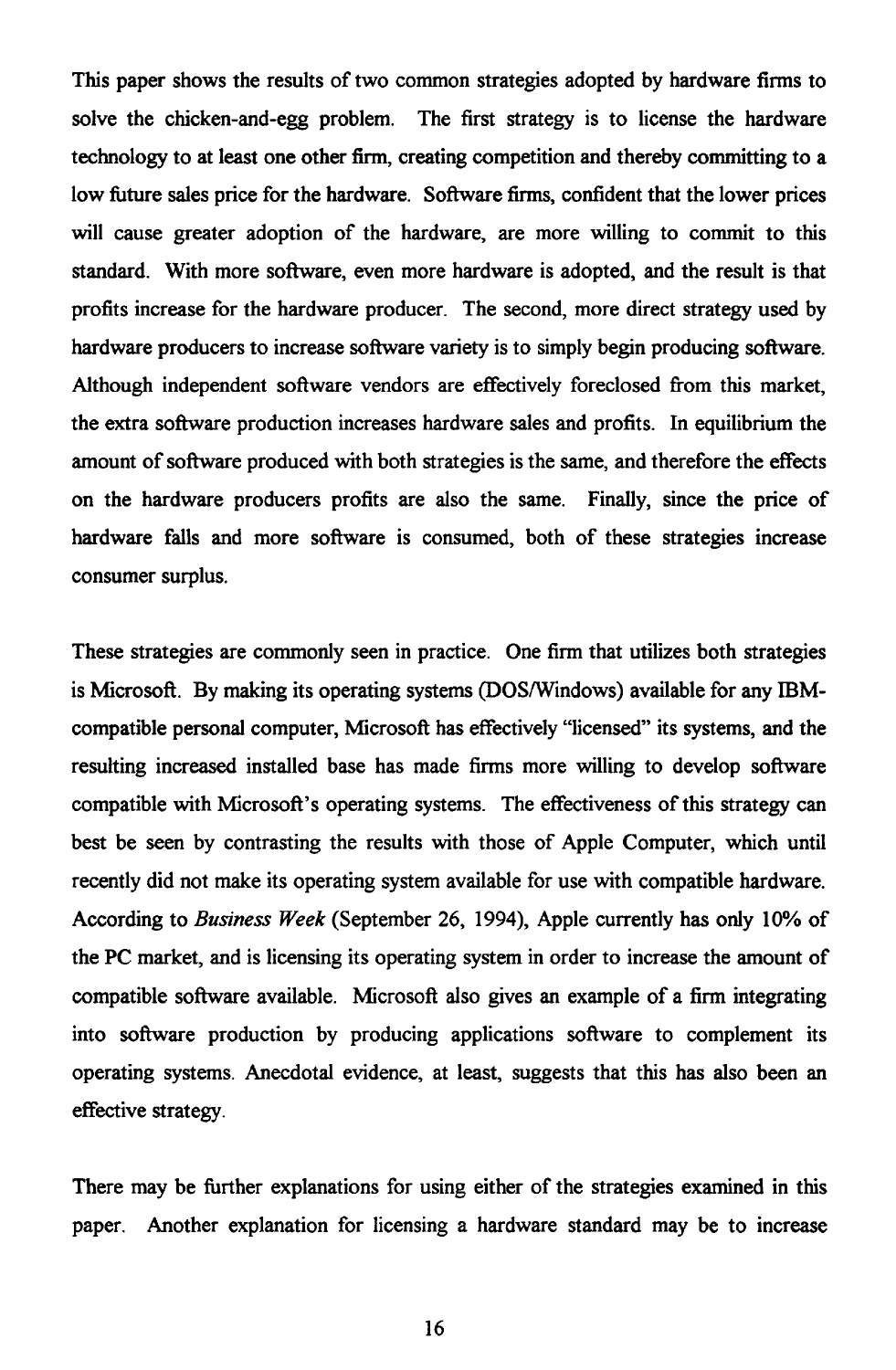hardware variety. In practice licensed products tend to be differentiated, either horizontally, by features, or vertically, by quality. Therefore, in addition to increasing software, licensing may be a way for the licensing firm to increase hardware variety by taking advantage of the skills and/or reputations of the licensees. By appealing to different categories of consumers, this of course would further increase the amount and variety of software available. Another explanation for integrating into software production may be simply that software sales are themselves profitable. In this paper the monopolist provides software in order to increase profits from hardware sales; net profits on software sales are zero. In some product categories there may be barriers to entry in software production, implying that software production by a hardware firm is in order ,to increase profits from *software* sales. These points suggest a few of the possible avenues of future research.